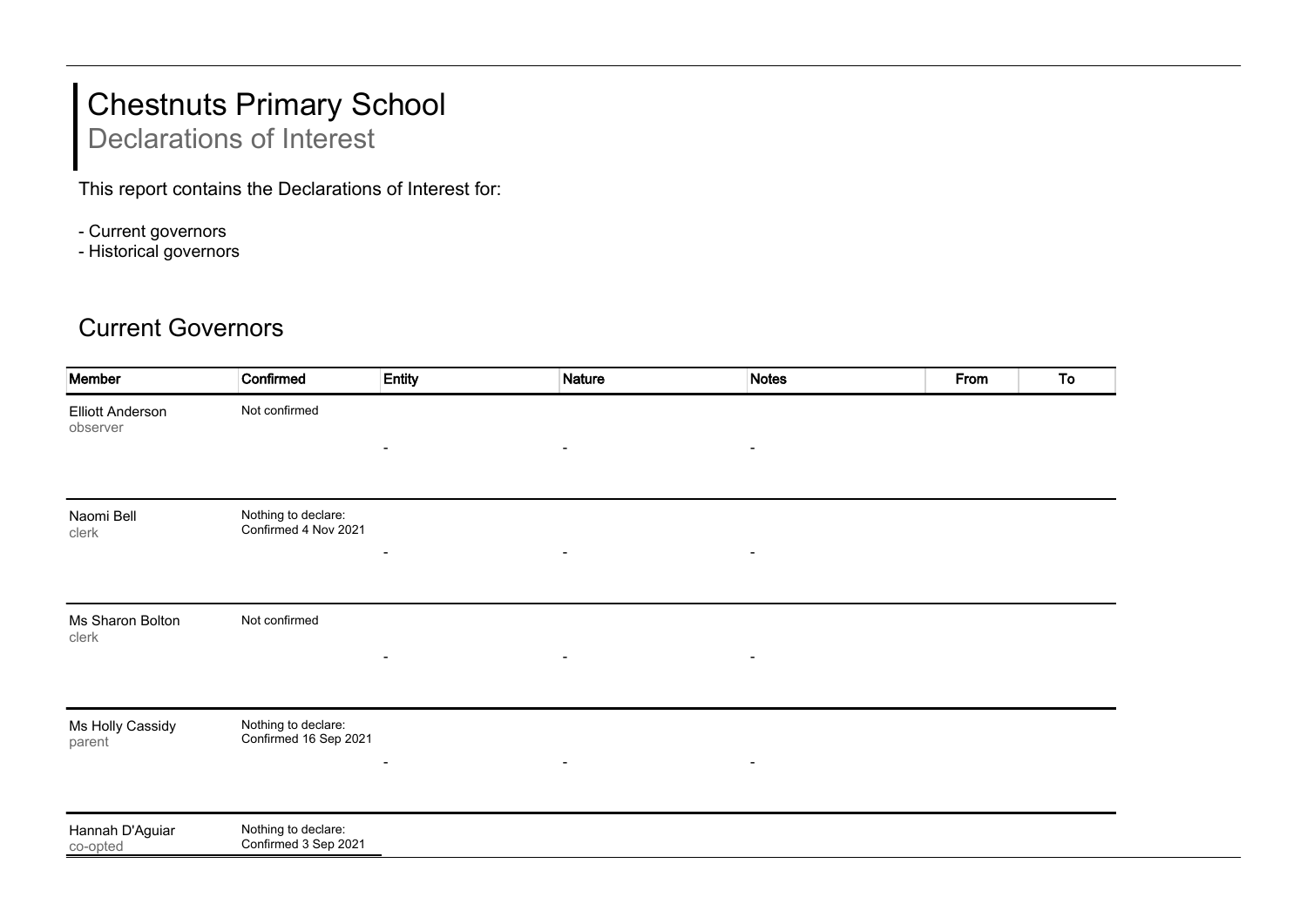| Hannah D'Aguiar<br>co-opted     | Nothing to declare:<br>Confirmed 3 Sep 2021  | $\blacksquare$                            | $\blacksquare$ | $\overline{\phantom{a}}$                                                  |           |  |
|---------------------------------|----------------------------------------------|-------------------------------------------|----------------|---------------------------------------------------------------------------|-----------|--|
| Ms Helen Drummond<br>parent     | Confirmed 16 Sep 2021                        | WithInsight Education                     | Director       |                                                                           | 01 Jan 21 |  |
|                                 |                                              |                                           |                |                                                                           |           |  |
|                                 |                                              | London Academy of<br>Excellence Tottenham | Employee       | Working with Chestnuts<br>Primary as part of LAET's<br>outreach           | 16 Sep 21 |  |
| Mrs Maureen Duncan<br>authority | Confirmed 20 Sep 2021                        |                                           |                |                                                                           |           |  |
|                                 |                                              | none                                      | none           | none                                                                      |           |  |
|                                 |                                              | <b>Chestnuts Primary School</b>           | Governor       |                                                                           | 01 Sep 18 |  |
|                                 |                                              | ursuline Secondary School Governor        |                |                                                                           | 01 Sep 17 |  |
| Mrs Kaley Foran<br>co-opted     | Confirmed 3 Oct 2020                         |                                           |                |                                                                           |           |  |
|                                 |                                              | The Key Support Ltd                       | Employee       | The Key group provides<br>school leadership and<br>governance services to | 06 Oct 14 |  |
| Katie Horwood<br>headteacher    | Nothing to declare:<br>Confirmed 8 Feb 2021  |                                           |                |                                                                           |           |  |
|                                 |                                              |                                           |                |                                                                           |           |  |
| Christian Lund<br>parent        | Nothing to declare:<br>Confirmed 16 Sep 2021 |                                           |                |                                                                           |           |  |
|                                 |                                              |                                           |                |                                                                           |           |  |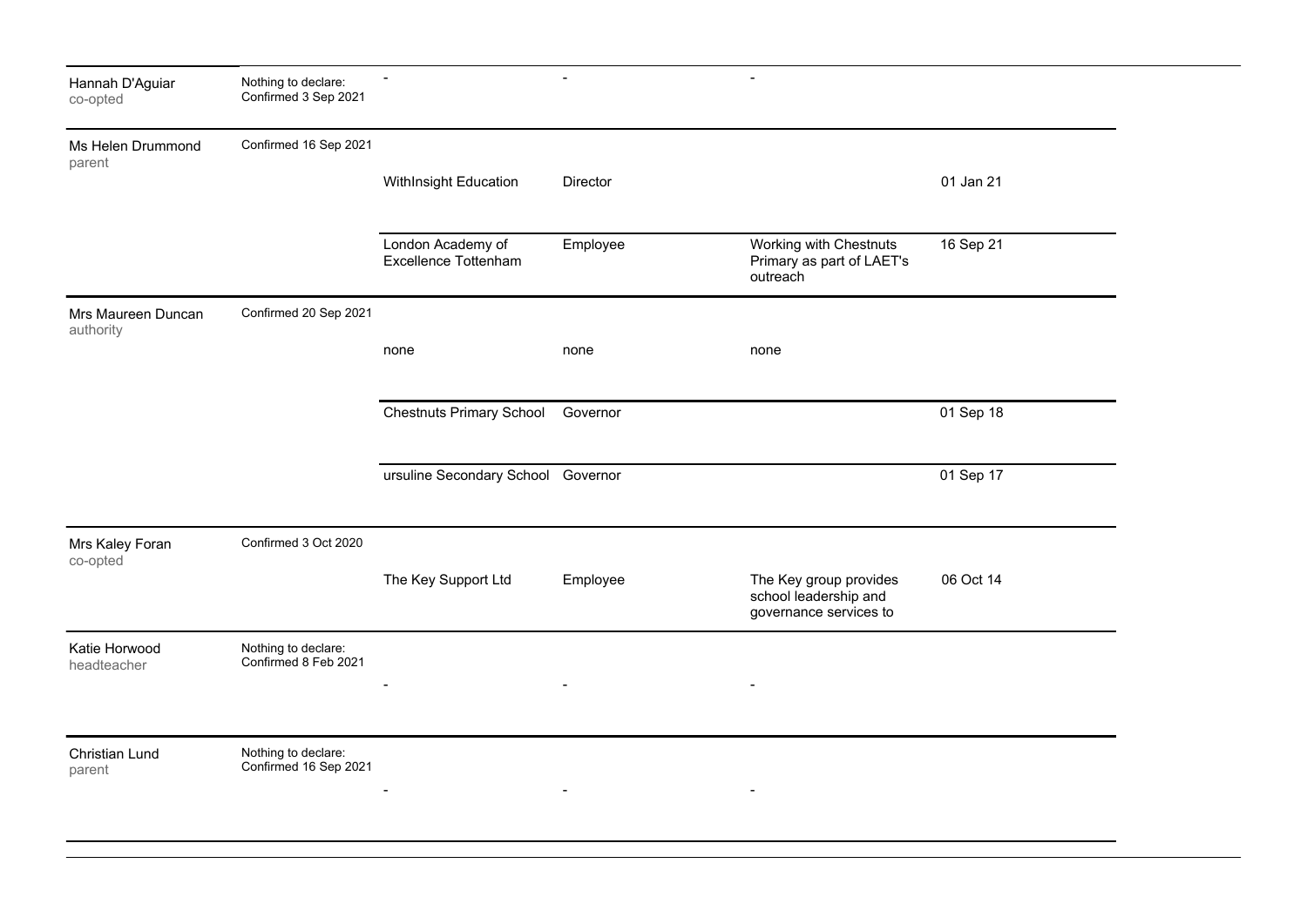| Hannah Marr<br>co-opted        | Nothing to declare:<br>Confirmed 3 Sep 2021  | $\overline{\phantom{a}}$     | $\blacksquare$   | $\blacksquare$                                                              |           |
|--------------------------------|----------------------------------------------|------------------------------|------------------|-----------------------------------------------------------------------------|-----------|
| Mrs Clare Matthai<br>co-opted  | Confirmed 15 Sep 2021                        | <b>Enfield County School</b> | Teacher Governor | My husband is a teacher<br>and Governor for Enfield<br><b>County School</b> | 01 Jan 21 |
| Hugh Merritt<br>trust governor | Nothing to declare:<br>Confirmed 18 Sep 2021 | $\overline{\phantom{a}}$     | $\blacksquare$   | $\overline{\phantom{a}}$                                                    |           |
| Ms Carole Newton<br>observer   | Not confirmed                                | $\blacksquare$               | $\blacksquare$   | $\overline{\phantom{a}}$                                                    |           |
| Ms Mavis Scott<br>staff        | Nothing to declare:<br>Confirmed 27 Sep 2021 | $\blacksquare$               | $\blacksquare$   | $\blacksquare$                                                              |           |